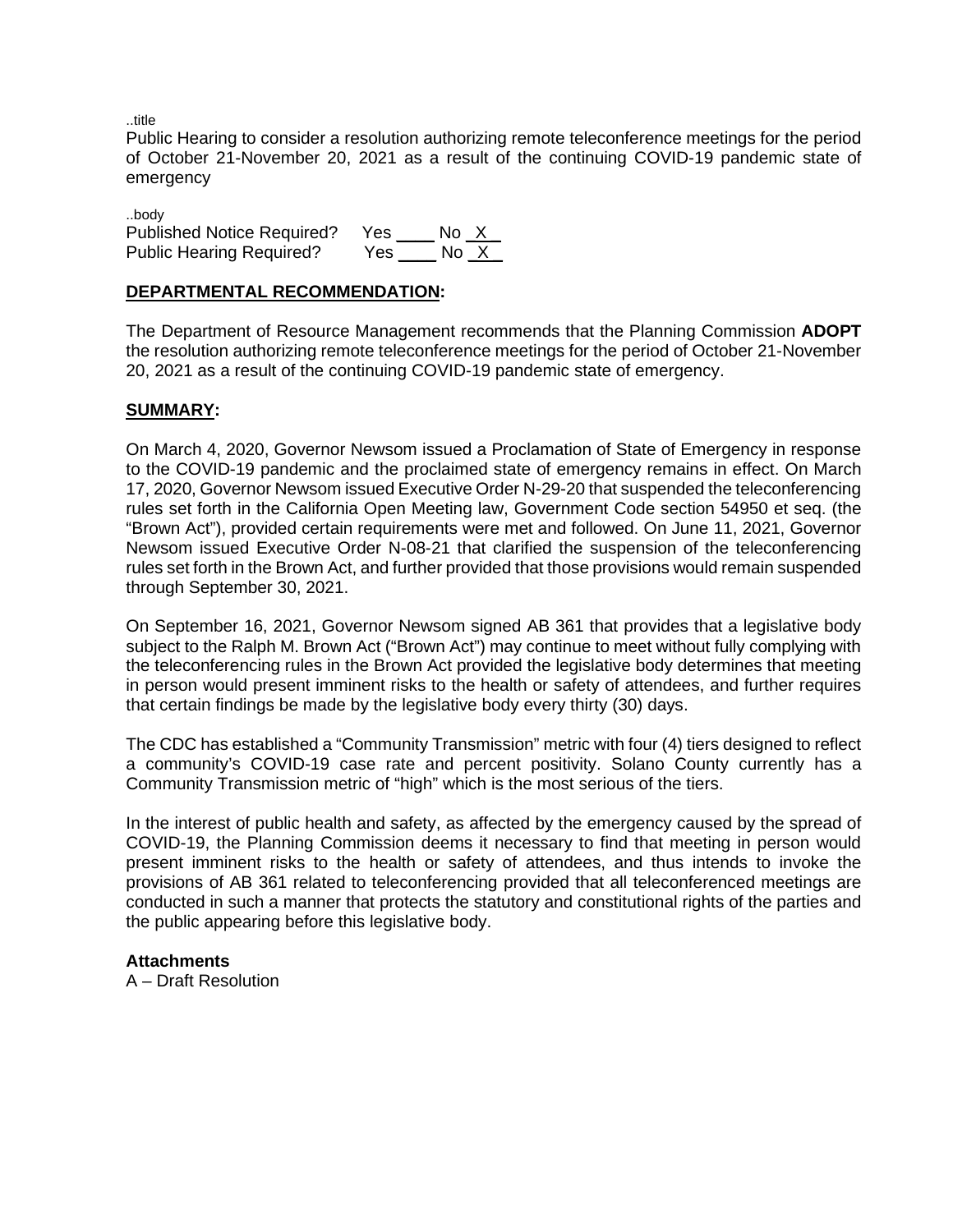# **SOLANO COUNTY PLANNING COMMISSION RESOLUTION NO. 4693**

## **RESOLUTION AUTHORIZING REMOTE TELECONFERENCE MEETINGS FOR THE PERIOD OF OCTOBER 21-NOVEMBER 20, 2021 AS A RESULT OF THE CONTINUING COVID-19 PANDEMIC STATE OF EMERGENCY**

**WHEREAS**, on March 4, 2020, Governor Newsom issued a Proclamation of State of Emergency in response to the COVID-19 pandemic; and,

**WHEREAS**, the proclaimed state of emergency remains in effect; and,

**WHEREAS**, on March 17, 2020, Governor Newsom issued Executive Order N-29-20 that suspended the teleconferencing rules set forth in the California Open Meeting law, Government Code section 54950 et seq. (the "Brown Act"), provided certain requirements were met and followed; and,

**WHEREAS**, on June 11, 2021, Governor Newsom issued Executive Order N-08-21 that clarified the suspension of the teleconferencing rules set forth in the Brown Act, and further provided that those provisions would remain suspended through September 30, 2021; and,

**WHEREAS**, on September 16, 2021, Governor Newsom signed AB 361 that provides that a legislative body subject to the Ralph M. Brown Act ("Brown Act") may continue to meet without fully complying with the teleconferencing rules in the Brown Act provided the legislative body determines that meeting in person would present imminent risks to the health or safety of attendees, and further requires that certain findings be made by the legislative body every thirty (30) days; and,

**WHEREAS**, California Department of Public Health ("CDPH") and the federal Centers for Disease Control and Prevention ("CDC") caution that the Delta variant of COVID-19, currently the dominant strain of COVID-19 in the country, is more transmissible than prior variants of the virus, may cause more severe illness, and that even fully vaccinated individuals can spread the virus to others resulting in rapid and alarming rates of COVID-19 cases and hospitalizations [\(https://www.cdc.gov/coronavirus/2019-ncov/variants/delta-variant.html\)](https://www.cdc.gov/coronavirus/2019-ncov/variants/delta-variant.html); and,

**WHEREAS**, the CDC has established a "Community Transmission" metric with 4 tiers designed to reflect a community's COVID-19 case rate and percent positivity; and,

**WHEREAS**, Solano County currently has a Community Transmission metric of "high" which is the most serious of the tiers; and,

**WHEREAS**, in the interest of public health and safety, as affected by the emergency caused by the spread of COVID-19, this Commission deems it necessary to find that meeting in person would present imminent risks to the health or safety of attendees, and thus intends to invoke the provisions of AB 361 related to teleconferencing provided that all teleconferenced meetings are conducted in such a manner that protects the statutory and constitutional rights of the parties and the public appearing before this legislative body.

**NOW, THEREFORE, BE IT RESOLVED**, by the Commissioners of the Solano County Planning Commission as follows:

1. The recitals set forth above are true and correct.